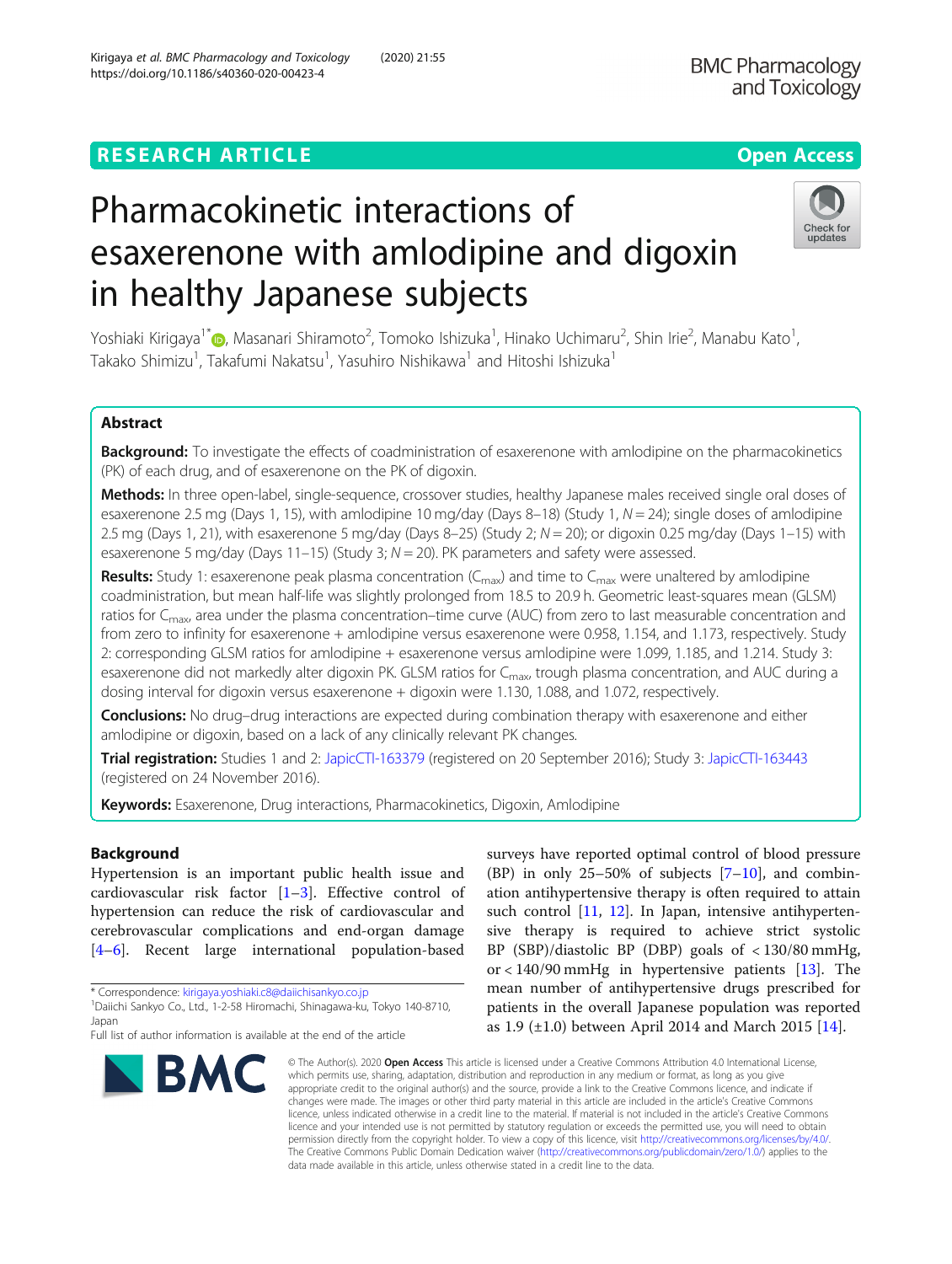Calcium-channel blockers (CCBs) are the most widely used antihypertensive agents, particularly in Asia, because of their potent BP-lowering abilities [[15\]](#page-8-0). One of the most commonly prescribed CCBs is amlodipine as either mono- or combination therapy [[16\]](#page-8-0). However, since at least half of patients have treatment-resistant hypertension that fails to adequately respond to initial multi-drug therapy, including CCB-containing treatment combinations [[7](#page-8-0)–[10](#page-8-0)], focus has turned to therapeutic agents that exert antihypertensive effects through different mechanisms of action [[17](#page-8-0)]. Mineralocorticoid receptor (MR) blocker exerts their antihypertensive effects through inhibition of ligand binding and activation of MR, which differs from CCBs, and the novel nonsteroidal MR blocker esaxerenone was recently approved for the treatment of hypertension in Japan [\[18](#page-8-0)]. In a phase 1 study, esaxerenone exposure after single and multiple doses in healthy volunteers was generally doseproportional [[19\]](#page-8-0). After multiple daily doses of esaxerenone 10–100 mg for 10 days, time to peak plasma concentration ( $t_{\text{max}}$ ) was 2.5–3.5 h and elimination half-life  $(t_{1/2})$  was 22.3–25.1 h. In a mass balance study, about one-third of the clearance of esaxerenone was found to be through oxidative metabolism by CYP3A [\[20](#page-8-0)].

Amlodipine is mainly metabolised by CYP3A and is a weak in vivo inhibitor of CYP3A [[21,](#page-8-0) [22](#page-8-0)]. In a previous study of healthy Japanese subjects, peak plasma concentration  $(C_{\text{max}})$  and area under the plasma concentration–time curve (AUC) for midazolam, a CYP3A-index substrate [[23](#page-8-0), [24](#page-8-0)], were increased by approximately 20% when coadministered with esaxerenone, which was not a clinically meaningful effect [\[25\]](#page-8-0). Therefore, it seems unlikely that there would be any clinically relevant drug–drug interactions (DDIs) between amlodipine and esaxerenone. However, if concurrent use of amlodipine and esaxerenone to treat hypertension is to become widespread, the potential for DDIs between these two agents should be evaluated.

Digoxin is a P-glycoprotein (P-gp) substrate and P-gp plays a major role in both the absorption and elimination of digoxin; thus, P-gp inhibition is a known risk factor for increased digoxin exposure [\[26,](#page-8-0) [27\]](#page-8-0). Although esaxerenone has inhibitory activity against P-gp in vitro  $[28]$  $[28]$  $[28]$ , the effect is not considered to be clinically significant and according to the guidance on drug interaction studies [[29](#page-8-0)], a DDI study is not required. However, given that MR blockers such as esaxerenone may frequently be administered with digoxin, the interaction between these drugs is important and a clinical assessment was merited. This is because digoxin has a narrow therapeutic window [\[30](#page-8-0), [31\]](#page-8-0), and DDI studies with digoxin are recommended by International Council for Harmonisation E7 guidelines [[32\]](#page-8-0).

Therefore, the aim of the study was to clarify DDIs between esaxerenone and amlodipine or digoxin, by investigating the effects of esaxerenone and amlodipine coadministration on the pharmacokinetics (PK) of esaxerenone (Study 1) and amlodipine (Study 2), and the effects of esaxerenone on the PK of digoxin (Study 3).

## Methods

## Study design and treatments

All studies had a single-centre, open-label, singlesequence design (Fig. [1](#page-2-0)). All subjects gave written informed consent. Doses, study periods and intervals in each study were designed in accordance with recent DDI study guidelines [[23,](#page-8-0) [24](#page-8-0)]. The doses of the substrate drugs used were selected from those in the linear PK range. The doses of the perpetrator drugs were selected as the highest daily dose to maximize the possibility of demonstrating a DDI. Study periods were set to achieve PK steady state in the perpetrator drug.

## Study 1

Period 1 (Days 1–7) comprised the esaxerenone alone single-dose administration phase of the study. A single esaxerenone 2.5-mg tablet (Daiichi Sankyo Co., Ltd., Tokyo, Japan) was administered orally to fasting subjects (Day 1; Period 1). Period 2 (Days 8–19) comprised the coadministration phase of the study, commencing 7 days after the first dose of esaxerenone. On Day 8, amlodipine 10 mg (AMLODIN®; Sumitomo Dainippon Pharma Co., Ltd., Osaka, Japan) was administered orally after breakfast once daily for 11 days. On Day 15, esaxerenone 2.5 mg and amlodipine 10-mg tablets were coadministered orally to subjects in the fasting state (Fig. [1](#page-2-0)). A final follow-up visit was taken on Days 24–26.

## Study 2

A similar 2-period study design to Study 1 was implemented for Study 2. In Period 1 (Days 1–7), a single 2.5 mg dose of amlodipine was administered orally after breakfast (Day 1). During Period 2 (Days 8–26), esaxerenone 5 mg was administered orally after breakfast once daily for 18 days. On Day 21, esaxerenone 5 mg and amlodipine 2.5 mg were coadministered orally after breakfast (Fig. [1](#page-2-0)). A final follow-up visit was taken on Days 31–33.

#### Study 3

This study comprised two periods. In Period 1 (Days 1– 10), a 0.25-mg tablet of digoxin (DIGOSIN®; Chugai Pharmaceutical Co., Ltd., Tokyo, Japan) was administered orally once daily after breakfast for 10 days (Days 1–10). There was no washout, and Period 2 started immediately after completion of Period 1. In Period 2 (Days 11–18), a 0.25-mg dose of digoxin and 5-mg dose of esaxerenone were administered orally at the same time each day (in the fed state) for 5 days (Fig. [1\)](#page-2-0). A final follow-up visit was taken on Days 23–25.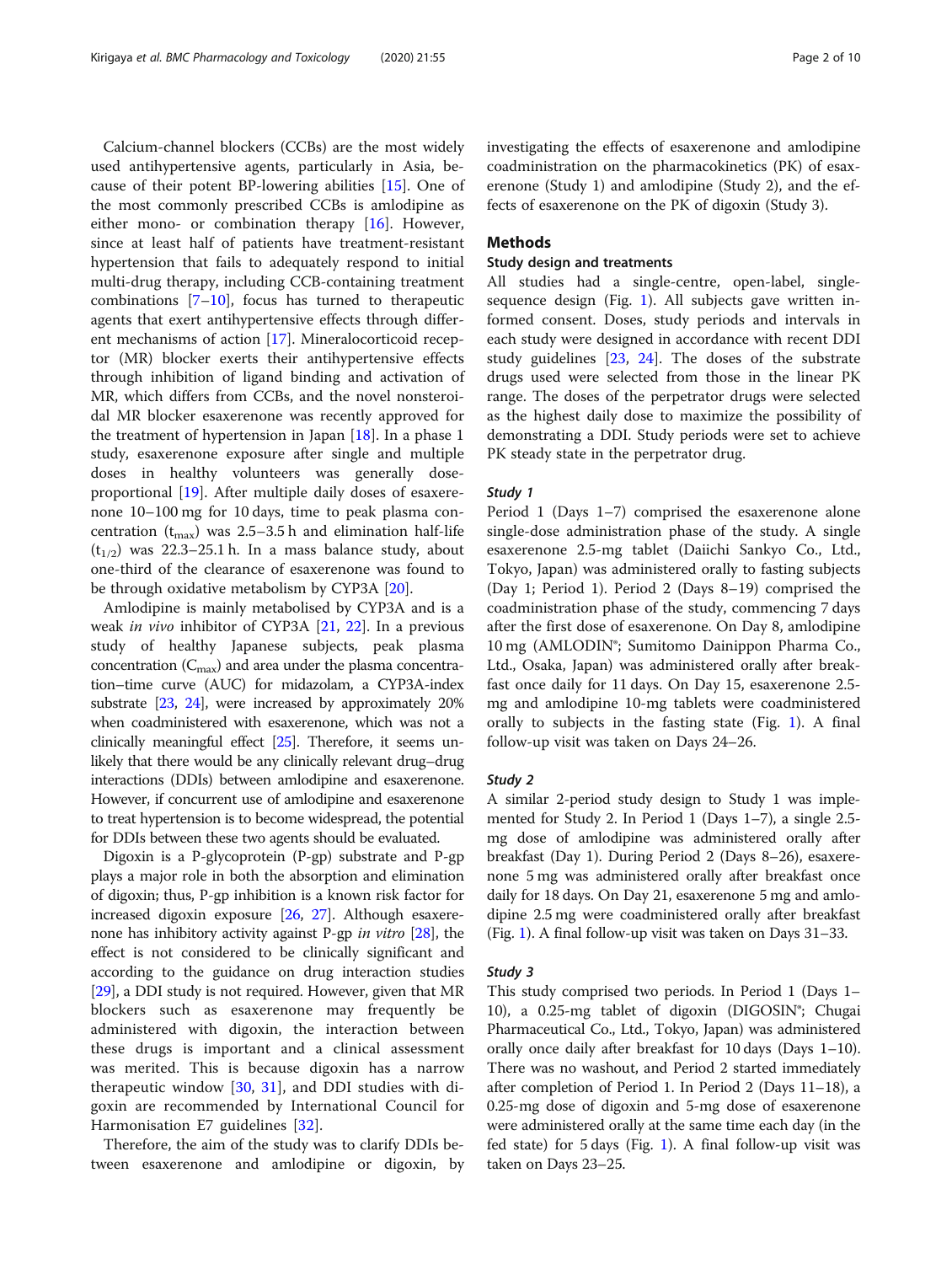<span id="page-2-0"></span>

Additional details on the treatments in all three studies are provided in Additional file [1](#page-7-0).

## Study population

The inclusion criteria were the same for all three studies. All studies included healthy Japanese males aged 20–45 years and with a body mass index (BMI) of  $\geq$ 18.5 to <  $25.0 \text{ kg/m}^2$ . All subjects had sitting BP of < 140/90 mmHg, and heart rates of ≤99 beats/min at screening. Details of exclusion criteria are provided in Additional file [1.](#page-7-0)

## PK assessments

## Blood sampling

In Study 1, blood samples (3 mL) were collected for drug concentration measurement of esaxerenone on Days 1 and 15, before and at 0.5, 1, 1.5, 2, 2.5, 3, 3.5, 4, 6, 8, 12, 24, 48, 72, and 96 h after esaxerenone administration. In Study 2, blood samples (5 mL) were collected for drug concentration measurement of amlodipine on Days 1 and 21, before and at 2, 3, 4, 5, 6, 7, 8, 9, 12, 24, 48, 72, 96, and 120 h after amlodipine administration. In Study 3, blood samples (3 mL) for drug concentration measurement of digoxin were collected on Days 10 and 15,

before and at 0.25, 0.5, 1, 1.5, 2, 3, 4, 6, 8, 12, 16, and 24 h after digoxin administration.

Plasma for assays of esaxerenone, amlodipine, and digoxin was obtained by centrifugation of the blood samples (at  $4^{\circ}$ C and  $1700 \times g$  for 10 min) and was subsequently frozen (− 20 °C or lower) until delivered to the laboratory for analysis.

## Plasma assay

Drug concentrations were measured by liquid chromatography-tandem mass spectrometry (LC-MS/ MS). The methodology for chromatographic separation and determination of esaxerenone used in Studies 1 and 2 has been reported previously [\[19](#page-8-0), [33\]](#page-8-0). For amlodipine, plasma samples were treated by solid phase extraction (OASIS HLB μElution plate, Waters Corporation, Milford, MA, USA), and chromatographic separation was performed using a column (Capcell Pak® C18 MGII, Shiseido, Tokyo, Japan) with an internal diameter of 2.0 mm, a length of 50 mm, and a pore size of 3 μm. Detection was performed using API 5000 (AB SCIEX, Framingham, MA, USA) tandem mass spectrometry with electrospray ionisation (ESI) in the positive detection mode; multiple reaction monitoring (MRM) of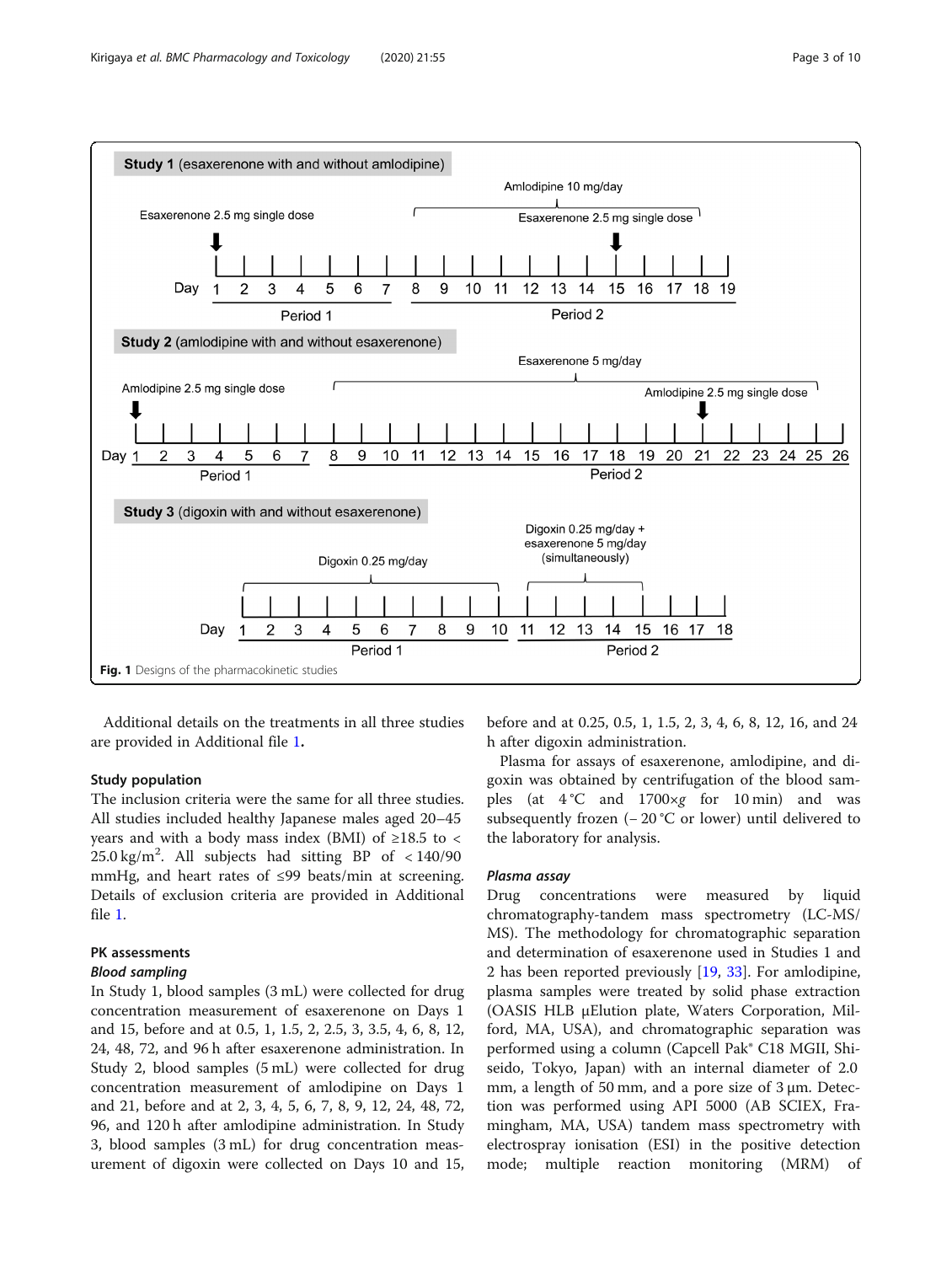amlodipine (m/z 409–238) and its internal standard (amlodipine-d4, m/z 413–238) was conducted. For amlodipine test samples of 0.05, 0.125, 1.25, and 8.0 ng/mL, the intra-study assay precision rates were 2.1, 1.5, 2.2, and 0.7%, respectively. Accuracy of the assay ranged from 4.0 to 11.0%, with a lower limit of quantification (LLOQ) of 0.05 ng/mL.

In Study 3, methods for the determination of esaxerenone plasma concentrations were identical to those used in Studies 1 and 2 (described above). For digoxin, plasma samples were treated by solid phase extraction (ISO-LUTE SLE+ 200 mg; Biotage AB, Uppsala, Sweden) and chromatographic separation was performed using a Sun-Shell C18 column (ChromaNik Technologies Inc., Osaka, Japan) with an internal diameter of 2.1 mm, a length of 50 mm, and a pore size of 2.6 μm. Detection was performed using Triple Quad 5500 (AB SCIEX, Framingham, MA, USA) tandem mass spectrometry with ESI in the positive ion mode; MRM of digoxin (m/z 798–651) and its internal standard (digoxin-d3, m/z 801–654) was conducted. For digoxin test samples of 0.05, 0.1, 1.0, and 20.0 ng/mL, the intra-study assay precision rates were 3.3, 5.7, 1.5, and 1.8%, respectively. Accuracy of the assay ranged from − 4.0 to 7.0%, with an LLOQ of 0.05 ng/mL.

#### PK analysis

PK parameters were calculated by non-compartmental analysis, using Phoenix® WinNonlin® (version 6.3; Certara, Princeton, NJ, USA).

For Studies 1 and 2, the primary endpoints were  $C_{\text{max}}$  and AUC to the last quantifiable time (AUC<sub>last</sub>) and from time zero to infinity  $(AUC_{\text{inf}})$  for esaxerenone. Secondary endpoints in both studies included time to maximum esaxerenone concentration  $(t_{\text{max}})$ , esaxerenone half-life  $(t_{1/2})$ , and apparent total body clearance (CL/F).

For Study 3, the primary endpoints were  $C_{\text{max}}$ , trough plasma concentration ( $C_{\text{trough}}$ ), and AUC during a dosing interval (AUC<sub>tau</sub>). Secondary endpoints included  $t_{1/2}$ , t<sub>max</sub>, and apparent total body clearance at steady state  $CL_{ss}/F$ ).

#### Safety

Safety was evaluated through the assessment of adverse events (AEs), laboratory tests, vital signs (BP, pulse rate, and body temperature), and 12-lead electrocardiogram. AEs were coded using Medical Dictionary for Regulatory Activities (MedDRA/J version 19.0, 19.1) System Organ Class and Preferred Terms.

## Sample size

The sample size was calculated assuming within-subject variations in  $C_{\text{max}}$  and AUC of 20 and 10%, respectively, based on previous studies [[33](#page-8-0)–[35](#page-9-0)]. Assuming that geometric least-squares mean (GLSM) ratios of  $C_{\text{max}}$  and AUC were  $\leq 1.05$ , when ratios were estimated after a single oral dose of test drug (esaxerenone, amlodipine, or digoxin) and concomitant drug administration, a sample size of 18 subjects would provide ≥80% statistical power with two-sided 90% confidence intervals (CIs) for GLSM

ratios of  $C_{\text{max}}$  and AUC to detect the CIs within 0.80– 1.25. To allow for unexpected circumstances, such as subject withdrawals, the number of subjects was specified as 24 in Study 1 and as 20 in Studies 2 and 3.

#### Statistical analyses

In all studies, the PK analysis sets included subjects who received test drugs (esaxerenone, amlodipine, or digoxin), and for whom data were available for at least one primary endpoint in Periods 1 and 2. The safety analysis sets included all subjects who agreed to participate in the study and who received at least a dose of drug (esaxerenone, amlodipine, or digoxin). Differences in PK parameters between treatment groups were calculated by ratios of GLSM and their 90% CIs. No apparent DDI was concluded if the GLSM ratio was contained within the bounds (0.80–1.25) of 90% CIs. In all statistical analyses, SAS (version 9.2; SAS Institute, Cary, NC, USA) was used.

## Results

## Baseline characteristics

Baseline characteristics for subjects in all three studies are shown in Table [1.](#page-4-0) Twenty-four subjects were enrolled into Study 1; two withdrew, one each due to an AE and subject decision, and were not included in the analysis. In Study 2, a total of 20 subjects were enrolled and two withdrew due to an AE or subject decision and were not included in the analysis. In Study 3, a total of 20 subjects were enrolled. One individual withdrew due to an AE and was not included in the analysis.

## Effect of amlodipine on esaxerenone PK (Study 1)

Esaxerenone plasma concentration–time profiles, alone and in combination with amlodipine, are shown in Fig. [2a](#page-4-0). Esaxerenone  $C_{\text{max}}$  and  $t_{\text{max}}$  did not differ but  $AUC<sub>last</sub>$  and  $AUC<sub>inf</sub>$  were slightly increased when coad-ministered with amlodipine (Table [2](#page-5-0)). The mean  $t_{1/2}$  for esaxerenone was slightly prolonged from 18.5 to 20.9 h when esaxerenone was coadministered with amlodipine (Table [2](#page-5-0)). GLSM ratios (90% CI) for  $C_{\text{max}}$ , AU $C_{\text{last}}$ , and  $AUC<sub>inf</sub>$  for esaxerenone plus amlodipine versus esaxerenone alone were 0.958 (0.905–1.015), 1.154 (1.118– 1.190), and 1.173 (1.136–1.212), respectively (Table [3\)](#page-5-0).

## Effect of esaxerenone on amlodipine PK (Study 2)

Amlodipine plasma concentrations, alone and in combination with esaxerenone, are shown in Fig. [2](#page-4-0)b. The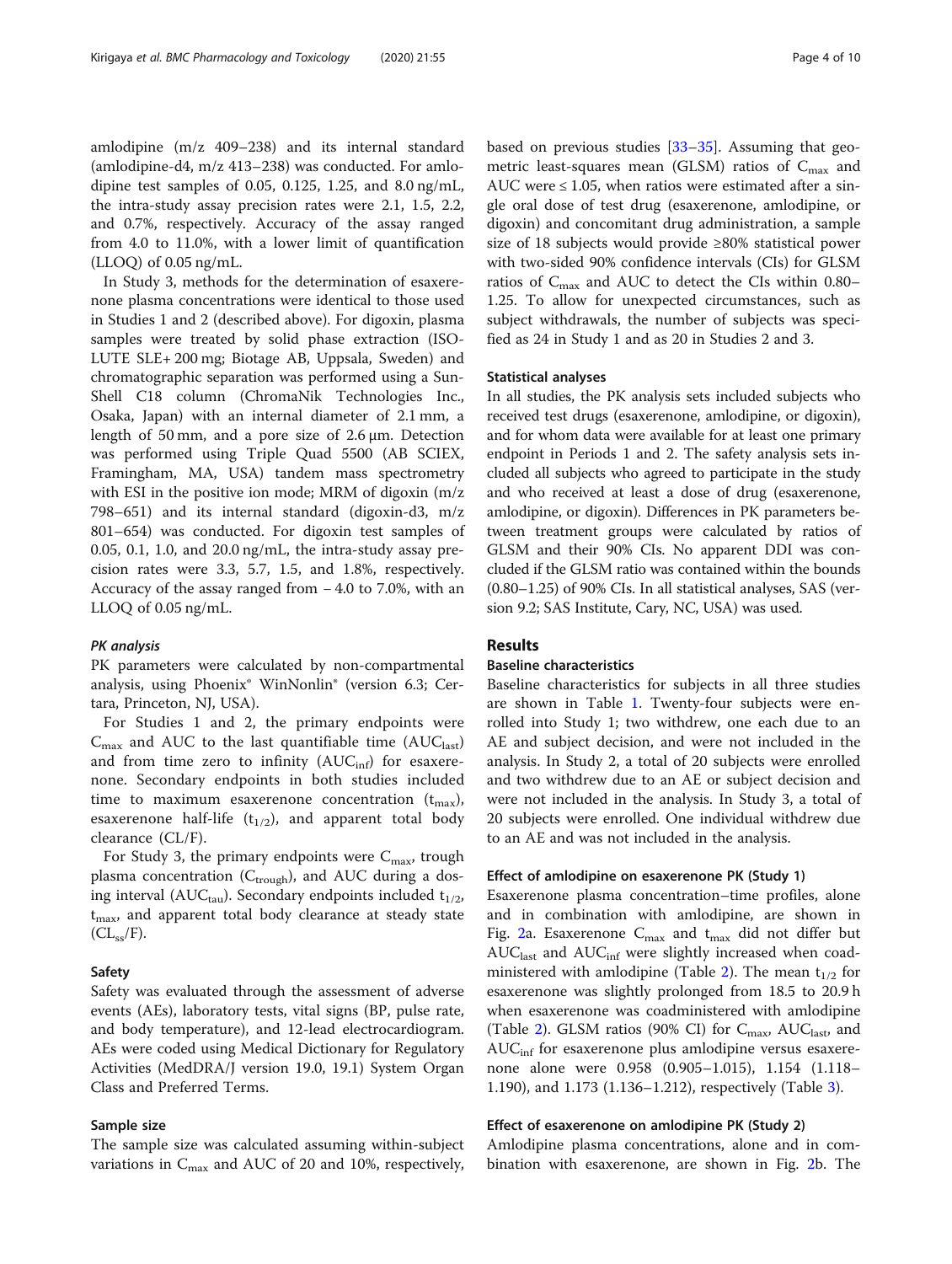<span id="page-4-0"></span>

| Table 1 Demographic characteristics of study subjects at baseline (PK analysis set) |  |
|-------------------------------------------------------------------------------------|--|
|-------------------------------------------------------------------------------------|--|

| Characteristic            | Study 1 ( $n = 22$ ) | Study 2 ( $n = 18a$ ) | Study 3 ( $n = 19a$ ) |
|---------------------------|----------------------|-----------------------|-----------------------|
| Age, years                | $27.2 \pm 6.2$       | $31.4 \pm 7.4$        | $28.5 \pm 8.4$        |
| Height, cm                | $171.09 \pm 4.55$    | $171.12 \pm 6.03$     | $170.58 \pm 5.79$     |
| Weight, kg                | $62.69 \pm 6.91$     | $64.98 \pm 7.56$      | $62.73 \pm 6.30$      |
| Body mass index, $kg/m^2$ | $21.40 \pm 2.08$     | $22.04 \pm 1.63$      | $21.56 \pm 1.78$      |

Values are mean ± standard deviation

PK pharmacokinetic

<sup>a</sup>Subjects who were withdrawn were not included in this analysis



lower limit of quantification; SD, standard deviation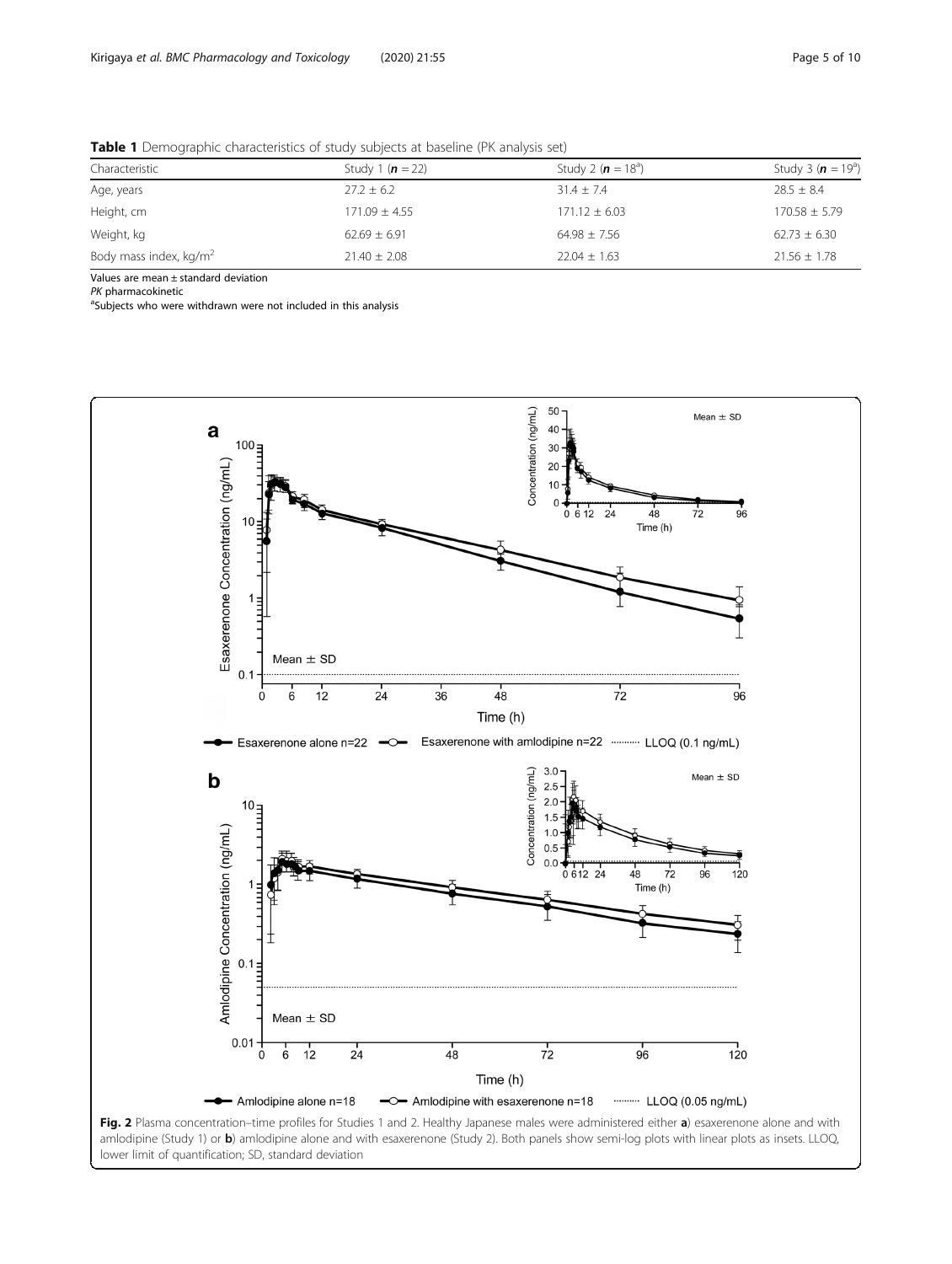| Parameter                       | Study 1                  |                                      | Study 2             |                                      | Study 3             |                                        |
|---------------------------------|--------------------------|--------------------------------------|---------------------|--------------------------------------|---------------------|----------------------------------------|
|                                 | Esaxerenone 2.5 mg       |                                      | Amlodipine 2.5 mg   |                                      | Digoxin 0.25 mg/day |                                        |
|                                 | Alone $(n = 22)$         | + Amlodipine<br>10 mg/day $(n = 22)$ | Alone $(n = 18)$    | + Esaxerenone<br>5 mg/day $(n = 18)$ | Alone ( $n = 19$ )  | + Esaxerenone<br>5 mg/day ( $n = 19$ ) |
| $C_{\sf max}$ ng/mL             | $35.5 \pm 6.3$           | $33.9 \pm 5.0$                       | $2.09 \pm 0.47$     | $2.28 \pm 0.46$                      | $1.54 \pm 0.53$     | $1.77 \pm 0.73$                        |
| C <sub>trough</sub> , ng/mL     |                          |                                      |                     |                                      | $0.533 \pm 0.089$   | $0.583 \pm 0.116$                      |
| AUC <sub>last</sub> , ng·h/mL   | $560 \pm 106$            | $644 \pm 111$                        | $87.2 \pm 22.3$     | $102 \pm 20$                         |                     |                                        |
| AUC <sub>infr</sub> ng·h/mL     | $575 \pm 111$            | $674 \pm 127$                        | $102 \pm 29$        | $122 \pm 29$                         |                     |                                        |
| $AUC_{tau}$ ng $\cdot h/mL$     | $\overline{\phantom{m}}$ |                                      |                     |                                      | $15.3 \pm 2.5$      | $16.5 \pm 3.3$                         |
| $t_{\text{max}}$ h <sup>a</sup> | $2.00(1.00 - 4.00)$      | 2.50 (1.50-4.00)                     | $5.00(3.00 - 9.00)$ | $6.00(5.00 - 7.00)$                  | $1.50(0.50 - 4.00)$ | $1.00(0.50 - 3.00)$                    |
| $t_{1/2}$ , h                   | $18.5 \pm 3.2$           | $20.9 \pm 3.1$                       | $40.5 \pm 6.8$      | $43.5 \pm 6.7$                       | <b>NA</b>           | <b>NA</b>                              |
| CL/F, L/h                       | $4.49 \pm 0.79$          | $3.83 \pm 0.67$                      | $26.8 \pm 8.9$      | $21.8 \pm 5.9$                       |                     |                                        |
| $CL_{ss}/F, L/h$                |                          |                                      |                     |                                      | $16.8 \pm 3.2$      | $15.8 \pm 3.5$                         |

<span id="page-5-0"></span>Table 2 Pharmacokinetic parameters for each drug alone and in combination

Unless stated otherwise, values are means±standard deviations

NA, not assessable because the elimination rate constant was not appropriately estimated

 $AUC_{inf}$  area under the plasma concentration–time curve up to infinity,  $AUC_{last}$  AUC up to the last quantifiable time,  $AUC_{tan}$  AUC over the dosing interval, CL/F apparent total body clearance, CL<sub>ss</sub>/F apparent total body clearance at steady state, C<sub>max</sub> peak plasma concentration, C<sub>trough</sub> trough plasma concentration,  $t_{1/2}$ terminal elimination half-life,  $t_{max}$  time to reach maximum plasma concentration Median value (range)

 $C_{\text{max}}$  of amlodipine was slightly increased when amlodipine was coadministered with esaxerenone (Table 2). The  $t_{\text{max}}$  of amlodipine was unaffected by coadministration with esaxerenone. Amlodipine AUC<sub>last</sub> and AUC<sub>inf</sub> were slightly increased, as was amlodipine  $t_{1/2}$  (from 40.5 to 43.5 h), when amlodipine was coadministered with esaxerenone (Table 2). GLSM ratios (90% CI) for  $C_{\text{max}}$ , AU $C_{\text{last}}$ , and AUC<sub>inf</sub> for amlodipine plus esaxerenone versus amlodipine alone were 1.099 (1.059–1.140), 1.185 (1.132– 1.240), and 1.214 (1.157–1.273), respectively (Table 3).

## Effect of esaxerenone on digoxin PK (Study 3)

Trough plasma concentrations  $(C_{\text{trough}})$  of digoxin reached steady state after Day 6 (Fig. [3a](#page-6-0)). Digoxin plasma concentrations, alone and in combination with esaxerenone are shown in Fig. [3](#page-6-0)b. The digoxin  $C_{\text{max}}$  was slightly increased when digoxin was coadministered with esaxerenone (Table 2). The digoxin  $AUC_{tau}$  increased slightly when the drug was coadministered with esaxerenone. GLSM ratios (90% CI) for  $C_{\text{max}}$ ,  $C_{\text{trough}}$ , and AUCtau for digoxin alone versus esaxerenone plus digoxin

**Table 3** Pharmacokinetic parameters and ratios based on geometric least squares means

| Study 1                      | Treatment group          |                            |                        |
|------------------------------|--------------------------|----------------------------|------------------------|
|                              | Esaxerenone ( $n = 22$ ) | + Amlodipine $(n = 22)$    | Ratio (90% CI)         |
| $C_{\text{max}}$ ng/mL       | 35.0                     | 33.5                       | $0.958$ (0.905, 1.015) |
| $AUClast$ , ng $\cdot h/mL$  | 551                      | 635                        | 1.154 (1.118, 1.190)   |
| $AUCinf$ , ng $\cdot h/mL$   | 565                      | 663                        | 1.173 (1.136, 1.212)   |
| Study 2                      | Amlodipine ( $n = 18$ )  | + Esaxerenone ( $n = 18$ ) | Ratio (90% CI)         |
| $C_{\text{max}}$ , ng/mL     | 2.04                     | 2.24                       | 1.099 (1.059, 1.140)   |
| $AUClast$ , ng $\cdot h/mL$  | 84.4                     | 100                        | 1.185 (1.132, 1.240)   |
| AUC <sub>infr</sub> ng·h/mL  | 97.6                     | 118                        | 1.214 (1.157, 1.273)   |
| Study 3                      | Digoxin ( $n = 19$ )     | + Esaxerenone ( $n = 19$ ) | Ratio (90% CI)         |
| $C_{\text{max}}$ , ng/mL     | 1.47                     | 1.66                       | 1.130 (0.998, 1.280)   |
| $C_{\text{trough}}$ , ng/mL  | 0.526                    | 0.572                      | 1.088 (1.033, 1.145)   |
| AUC <sub>tau</sub> , ng·h/mL | 15.1                     | 16.2                       | 1.072 (1.015, 1.133)   |

 $AUC_{inf}$  area under the plasma concentration–time curve up to infinity,  $AUC_{last}$  AUC up to the last quantifiable time,  $AUC_{tau}$  AUC over the dosing interval, CI confidence interval,  $C_{max}$  peak plasma concentration,  $C_{trough}$  trough plasma concentration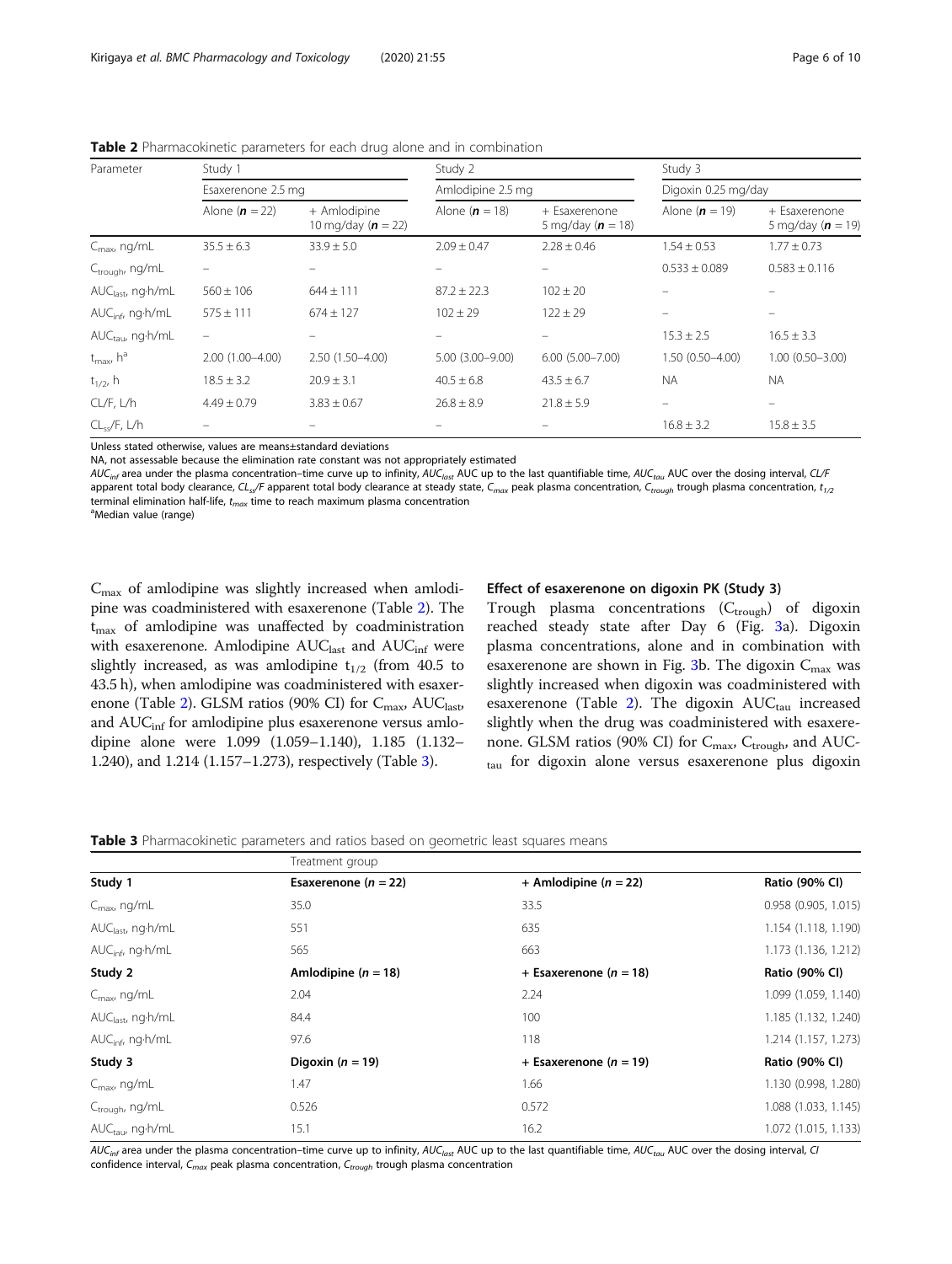<span id="page-6-0"></span>

were 1.130 (0.998–1.280), 1.088 (1.033–1.145), and 1.072 (1.015–1.133), respectively (Table [3](#page-5-0)).

## Safety

A summary of AEs in all three studies is provided in Additional file [2](#page-7-0), Supplementary Table S1. No deaths or serious AEs occurred. In Study 1, two subjects reported treatment-emergent AEs (TEAEs), including decreased appetite and gastroenteritis  $(n = 1;$  esaxerenone alone), and muscle spasms and increased creatine phosphokinase levels  $(n = 1;$  esaxerenone with amlodipine). Both

events were of mild severity and resolved without treatment, but the subject with gastroenteritis discontinued study medication. No TEAEs were considered by the investigators to have a causal relationship with treatment. In Study 2, only one AE occurred (a case of tonsillitis 2 days after the single dose of amlodipine). This was of moderate severity, resolved with drug therapy, and was considered unrelated to study treatment. In Study 3, one subject had nasopharyngitis and one had increased levels of alanine aminotransferase and aspartate aminotransferase during treatment with digoxin alone; the AEs were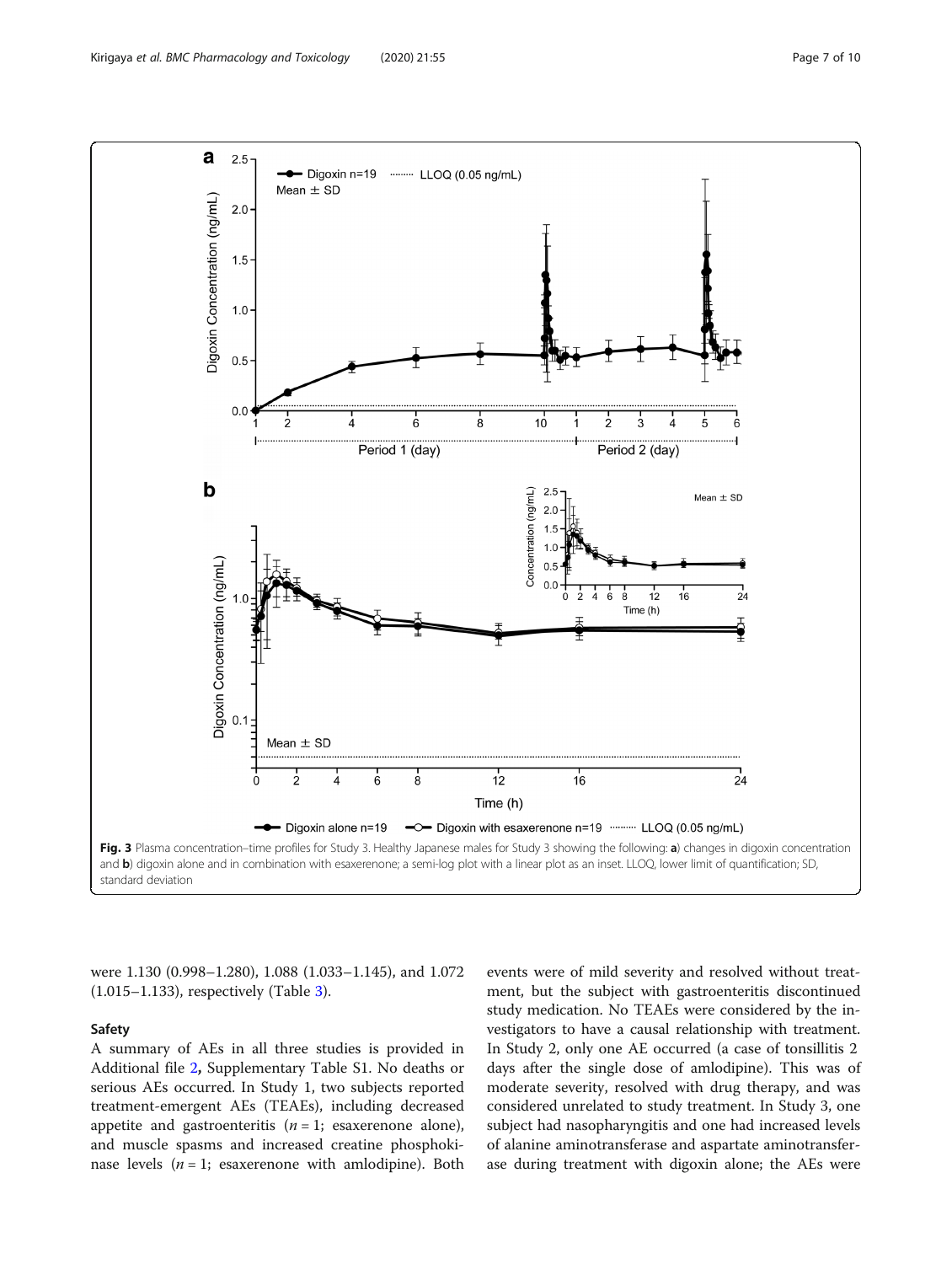<span id="page-7-0"></span>mild in severity and resolved without treatment. No TEAEs occurred during coadministration of digoxin and esaxerenone.

## Discussion

Data from these three studies indicate no clinically relevant DDIs or safety concerns associated with concurrent dosing of esaxerenone with either amlodipine or digoxin.

Regarding a potential effect of amlodipine on esaxerenone PK, 90% CI values for GLSM ratios for  $C_{\text{max}}$  and AUC of esaxerenone with amlodipine versus esaxerenone alone were within the range 0.80–1.25, indicating that esaxerenone PK parameters were not affected by amlodipine. In contrast, evaluation of the effect of esaxerenone on amlodipine PK revealed increases of approximately 20% in the AUC for amlodipine. Given that an AUC increase of 60% was observed when amlodipine was coadministered with a moderate CYP3A4 inhibitor (diltiazem) [[36\]](#page-9-0), and the prescribing information for amlodipine states that amlodipine should be used with caution when used together with moderate or strong CYP3A4 inhibitors [\[21](#page-8-0)], the AUC increase of 20% observed in the current analysis was considered to be not clinically significant.

When digoxin was coadministered with esaxerenone, the digoxin  $C_{\text{max}}$  increased by approximately 13%. Although prior in vitro data revealed that esaxerenone had inhibitory activity against P-gp  $[28]$  $[28]$ , the inhibition was weak, and an in vivo DDI study with a P-gp probe substrate was not deemed necessary, based on available guidance for DDI studies [[29](#page-8-0)]. In this investigation, although the digoxin  $C_{\text{max}}$  increased slightly when digoxin was coadministered with esaxerenone, other parameters (including  $AUC_{tau}$ ) were within predefined ranges. Digoxin prescribing information states that dose adjustment is recommended when an increase in AUC is ≥14% [\[37\]](#page-9-0). Therefore, we conclude that esaxerenone had no clinically relevant impact on the steady-state PK of digoxin.

There were no safety issues when a single dose of esaxerenone 2.5 mg was coadministered with multiple doses of amlodipine 10 mg/day, a single dose of amlodipine 2.5 mg was coadministered with multiple doses of esaxerenone 5 mg/day, or when esaxerenone 5 mg was coadministered with digoxin 0.25 mg/day.

The main limitation of these studies was that they were designed to evaluate PK parameters in healthy subjects and the efficacy and safety of the treatment combinations were not evaluated in patients. Although no notable safety concerns were raised in our analyses, assessment of long-term administration is warranted to confirm the detailed safety profile associated with concurrent dosing.

## **Conclusions**

The PK of esaxerenone were unaffected by coadministration of amlodipine. Although slight increases in amlodipine and digoxin  $C_{\text{max}}$  were observed during coadministration of esaxerenone, these alterations were not considered clinically relevant. No safety concerns were seen when amlodipine or digoxin was coadministered with esaxerenone. These findings indicate that, from a PK standpoint, no significant dosage adjustment is necessary for amlodipine or digoxin when administered with esaxerenone in hypertensive patients requiring combination therapy.

#### Supplementary information

Supplementary information accompanies this paper at [https://doi.org/10.](https://doi.org/10.1186/s40360-020-00423-4) [1186/s40360-020-00423-4](https://doi.org/10.1186/s40360-020-00423-4).

Additional file 1. Additional methods describing details on treatments and exclusion criteria.

Additional file 2: Table S1. Summary of adverse events.

#### Abbreviations

AE: Adverse event; AUC: Area under the plasma concentration-time curve; AUC<sub>inf:</sub> Area under the plasma concentration-time curve from time zero to infinity; AUC<sub>last</sub>: Area under the plasma concentration-time curve to the last quantifiable time; AUCtau: Area under the plasma concentration-time curve during a dosing interval; BMI: Body mass index; BP: Blood pressure; CCB: Calcium-channel blocker; CI: Confidence interval; CL/F: Apparent total body clearance; CL<sub>ss</sub>/F: Apparent total body clearance at steady state; C<sub>max</sub>: Peak plasma concentration; C<sub>trough</sub>: Trough plasma concentration; DBP: Diastolic blood pressure; DDI: Drug–drug interactions; ESI: Electrospray ionisation; GLSM: Geometric least-squares mean; LC-MS/MS: Liquid chromatography-tandem mass spectrometry; LLOQ: Lower limit of quantification; MR: Mineralocorticoid receptor; MRM: Multiple reaction monitoring; P-gp: P-glycoprotein; PK: Pharmacokinetic; SBP: Systolic blood pressure;  $t_{1/2}$ : Elimination half-life;  $t_{\text{max}}$ : Maximum concentration

#### Acknowledgements

The authors would like to thank Nicola Ryan and David Murdoch of Edanz Medical Writing for providing medical writing services, which were funded by Daiichi Sankyo Co., Ltd.

## Authors' contributions

MK, TS, YN and HI contributed to design and implementation of the research. TN performed statistical analyses. TI conducted the pharmacokinetics and statistical analyses. YK drafted and substantively revised the manuscript. MS, HU and SI conducted the study and collected the data. All authors read and approved the final manuscript.

#### Funding

This study was funded by Daiichi Sankyo Co., Ltd.

#### Availability of data and materials

All aggregate data relevant to this analysis are included in this article. Additional de-identified subject data and supporting documents pertaining to these studies, such as the study protocol and statistical analysis plan, are provided upon reasonable request made via this web address [\(https://vivli.](https://vivli.org/ourmember/daiichi-sankyo/) [org/ourmember/daiichi-sankyo/\)](https://vivli.org/ourmember/daiichi-sankyo/) in accordance with the data sharing policy of Daiichi Sankyo Co., Ltd.

#### Ethics approval and consent to participate

All procedures performed in studies involving human participants were in accordance with the ethical standards of the institutional research committee (Hakata Clinic Institutional Review Board: reference numbers 1464P3CP-4 [Studies 1 and 2] and 1464P3CP-5 [Study 3]) and with the 1964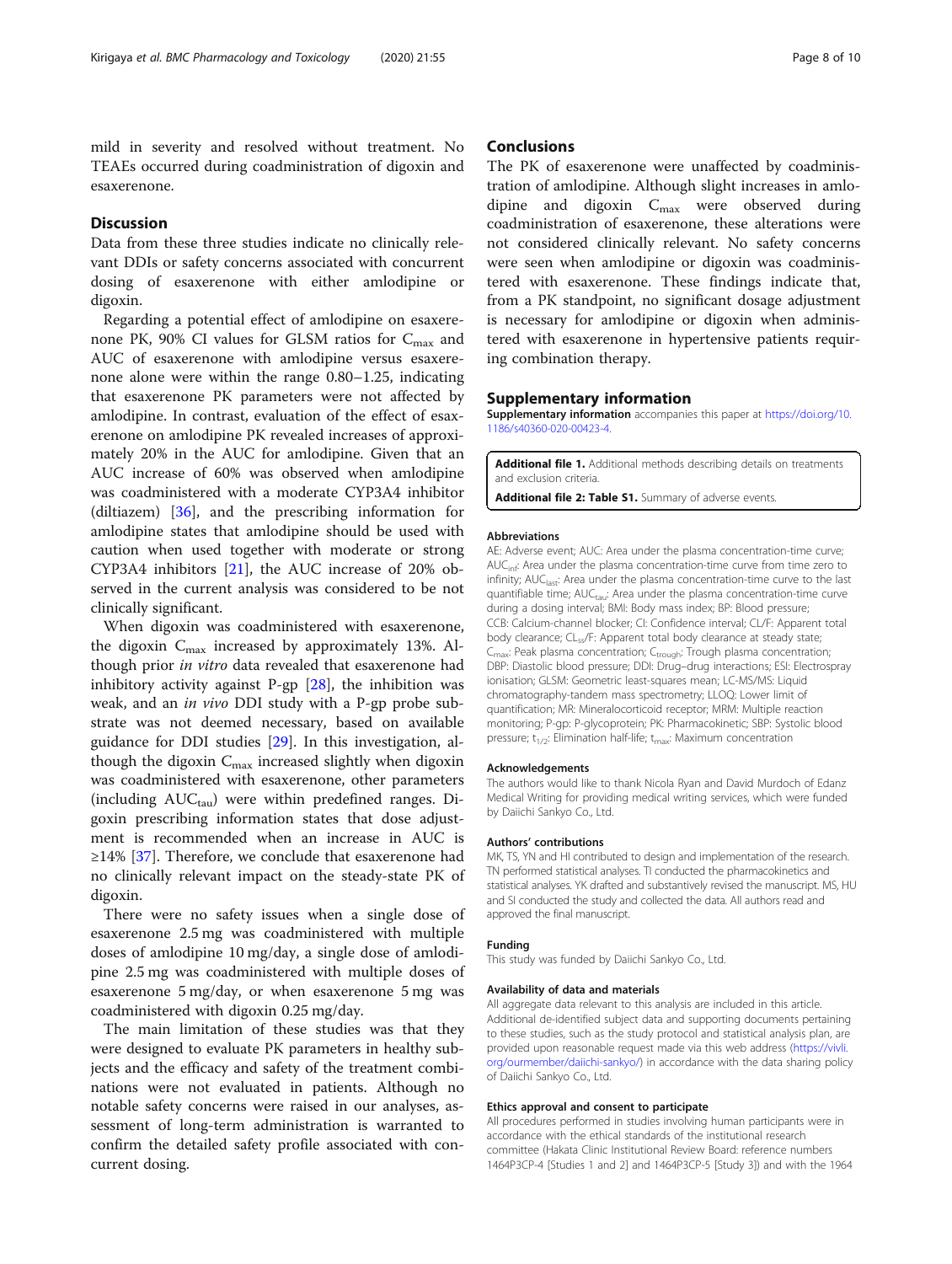<span id="page-8-0"></span>Helsinki Declaration and its later amendments or comparable ethical standards. Informed consent was obtained in written from all individual participants included in the study.

#### Consent for publication

Not applicable.

#### Competing interests

YK, TI, MK, TS, TN, YN, and HI are employees of Daiichi Sankyo Co., Ltd. MS, HU, and SI have no potential conflicts of interest to disclose.

#### Author details

<sup>1</sup>Daiichi Sankyo Co., Ltd., 1-2-58 Hiromachi, Shinagawa-ku, Tokyo 140-8710, Japan. <sup>2</sup>SOUSEIKAI Hakata Clinic, 6-18, Tenyamachi, Hakata-ku, Fukuoka 812-0025, Japan.

#### Received: 15 January 2020 Accepted: 9 June 2020 Published online: 29 July 2020

#### References

- 1. World Health Organization. Global Health Observatory (GHO) data. 2019. [https://www.who.int/gho/ncd/risk\\_factors/blood\\_pressure\\_prevalence\\_text/](https://www.who.int/gho/ncd/risk_factors/blood_pressure_prevalence_text/en/) [en/](https://www.who.int/gho/ncd/risk_factors/blood_pressure_prevalence_text/en/). Accessed 29 Apr 2020.
- 2. GBD 2013 Risk Factors Collaborators, Forouzanfar MH, Alexander L, Anderson HR, Bachman VF, Biryukov S, et al. Global, regional, and national comparative risk assessment of 79 behavioural, environmental and occupational, and metabolic risks or clusters of risks in 188 countries, 1990– 2013: a systematic analysis for the Global Burden of Disease Study 2013. Lancet. 2015;386:2287–323.
- 3. World Health Organization. A global brief on hypertension. Silent killer, global public health crisis. 2013. [http://ish-world.com/downloads/pdf/](http://ish-world.com/downloads/pdf/global_brief_hypertension.pdf) [global\\_brief\\_hypertension.pdf](http://ish-world.com/downloads/pdf/global_brief_hypertension.pdf). Accessed 29 Apr 2020.
- 4. Chobanian AV, Bakris GL, Black HR, Cushman WC, Green LA, Izzo JL Jr, et al. The seventh report of the Joint National Committee on prevention, detection, evaluation, and treatment of high blood pressure: the JNC 7 report. JAMA. 2003;289:2560–72.
- 5. Neal B, MacMahon S, Chapman N. Blood Pressure Lowering Treatment Trialists' Collaboration. Effects of ACE inhibitors, calcium antagonists, and other blood-pressure-lowering drugs: results of prospectively designed overviews of randomised trials. Blood Pressure Lowering Treatment Trialists' Collaboration. Lancet. 2000;356:1955–64.
- 6. Psaty BM, Smith NL, Siscovick DS, Koepsell TD, Weiss NS, Heckbert SR, et al. Health outcomes associated with antihypertensive therapies used as firstline agents. A systematic review and meta-analysis. JAMA. 1997;277:739–45.
- 7. Ong KL, Cheung BMY, Man YB, Lau CP, Lam KSL. Prevalence, awareness, treatment, and control of hypertension among United States adults 1999- 2004. Hypertension. 2007;49:69–75.
- Ostchega Y, Zhang G, Hughes JP, Nwankwo T. Factors associated with hypertension control in US adults using 2017 ACC/AHA guidelines: National Health and Nutrition Examination Survey 1999–2016. Am J Hypertens. 2018; 31:886–94.
- 9. Joffres M, Falaschetti E, Gillespie C, Robitaille C, Loustalot F, Poulter N, et al. Hypertension prevalence, awareness, treatment and control in national surveys from England, the USA and Canada, and correlation with stroke and ischaemic heart disease mortality: a cross-sectional study. BMJ Open. 2013;3:e003423.
- 10. US Department of Health and Human Services, Centers for Disease Control and Prevention, National Center for Health Statistics. Hypertension prevalence and control among adults: United States, 2015–2016. 2017. [https://](https://www.cdc.gov/nchs/data/databriefs/db289.pdf) [www.cdc.gov/nchs/data/databriefs/db289.pdf](https://www.cdc.gov/nchs/data/databriefs/db289.pdf). Accessed 29 Apr 2020.
- 11. Hajjar I, Kotchen TA. Trends in prevalence, awareness, treatment, and control of hypertension in the United States, 1988-2000. JAMA. 2003;290:199–206.
- 12. James PA, Oparil S, Carter BL, Cushman WC, Dennison-Himmelfarb C, Handler J, et al. 2014 evidence-based guideline for the management of high blood pressure in adults: report from the panel members appointed to the eighth joint National Committee (JNC 8). JAMA. 2014;311:507–20.
- 13. Umemura S, Arima H, Arima S, Asayama K, Dohi Y, Hirooka Y, et al. The Japanese Society of Hypertension Guidelines for the Management of Hypertension (JSH 2019). Hypertens Res. 2019;42:1235–481.
- 14. Ishida T, Oh A, Hiroi S, Shimasaki Y, Tsuchihashi T. Current use of antihypertensive drugs in Japanese patients with hypertension: analysis by age group. Geriatr Gerontol Int. 2018;18:899–906.
- 15. Wang JG, Kario K, Lau T, Wei YQ, Park CG, Kim CH, et al. Use of dihydropyridine calcium channel blockers in the management of hypertension in eastern Asians: a scientific statement from the Asian Pacific heart association. Hypertens Res. 2011;34:423–30.
- 16. Tiwaskar M, Langote A, Kashyap R, Toppo A. Amlodipine in the era of new generation calcium channel blockers. J Assoc Physicians India. 2018;66:64–9.
- 17. Glicklich D, Frishman WH. Drug therapy of apparent treatment-resistant hypertension: focus on mineralocorticoid receptor antagonists. Drugs. 2015; 75:473–85.
- 18. Duggan S. Esaxerenone: First Global Approval. Drugs. 2019;79:477–81.
- 19. Kato M, Furuie H, Shimizu T, Miyazaki A, Kobayashi F, Ishizuka H. Single- and multiple-dose escalation study to assess pharmacokinetics, pharmacodynamics and safety of oral esaxerenone in healthy Japanese subjects. Br J Clin Pharmacol. 2018;84:1821–9.
- 20. Yamada M, Mendell J, Takakusa H, Shimizu T, Ando O. Pharmacokinetics, metabolism, and excretion of [14C] esaxerenone, a novel mineralocorticoid receptor blocker in humans. Drug Metab Dispos. 2019;47:340–9.
- 21. Amlodipine prescribing information. 2017. [http://www.info.pmda.go.jp/](http://www.info.pmda.go.jp/downfiles/ph/PDF/400093_2171022F1045_3_17.pdf) [downfiles/ph/PDF/400093\\_2171022F1045\\_3\\_17.pdf](http://www.info.pmda.go.jp/downfiles/ph/PDF/400093_2171022F1045_3_17.pdf). Accessed 29 Apr 2020.
- 22. US Department of Health and Human Services, Food and Drug Administration, Center for Drug Evaluation and Research (CDER). Guidance for industry Drug interaction studies — study design, data analysis, implications for dosing, and labelling recommendations. 2012. [https://](https://wayback.archive-it.org/7993/20170110225542/http://www.fda.gov/ucm/groups/fdagov-public/@fdagov-drugs-gen/documents/document/ucm292362.pdf) [wayback.archive-it.org/7993/20170110225542/http://www.fda.gov/ucm/](https://wayback.archive-it.org/7993/20170110225542/http://www.fda.gov/ucm/groups/fdagov-public/@fdagov-drugs-gen/documents/document/ucm292362.pdf) [groups/fdagov-public/@fdagov-drugs-gen/documents/document/ucm2](https://wayback.archive-it.org/7993/20170110225542/http://www.fda.gov/ucm/groups/fdagov-public/@fdagov-drugs-gen/documents/document/ucm292362.pdf) [92362.pdf](https://wayback.archive-it.org/7993/20170110225542/http://www.fda.gov/ucm/groups/fdagov-public/@fdagov-drugs-gen/documents/document/ucm292362.pdf) Accessed 29 Apr 2020.
- 23. US Department of Health and Human Services, Food and Drug Administration, Center for Drug Evaluation and Research (CDER). Clinical drug interaction studies — study design, data analysis, and clinical implications. Guidance for industry. 2017. [https://www.fda.gov/media/82](https://www.fda.gov/media/82734/download) [734/download](https://www.fda.gov/media/82734/download). Accessed 29 Apr 2020.
- 24. Ministry of Health Labour and Welfare, Tokyo, Japan. Guideline on drug interaction for drug development and appropriate provision of information. 2018. <https://www.pmda.go.jp/files/000228122.pdf>. Accessed 29 Apr 2020.
- 25. Toyama K, Furuie H, Okuda Y, Kuroda K, Shimizu T, Kato M, et al. Examination of the effects of repeated oral administration of esaxerenone on the pharmacokinetics of midazolam in healthy Japanese adults [abstract #I-P-59 in Japanese]. 2018. Presented at the 61st annual meeting of the Japan Diabetes Society 2018, Tokyo, Japan.
- 26. Nader AM, Foster DR. Suitability of digoxin as a P-glycoprotein probe: implications of other transporters on sensitivity and specificity. J Clin Pharmacol. 2014;54:3–13.
- 27. Ledwitch KV, Barnes RW, Roberts AG. Unravelling the complex drug-drug interactions of the cardiovascular drugs, verapamil and digoxin, with Pglycoprotein. Biosci Rep. 2016;36:e00309.
- 28. Yamada M, Ishizuka T, Inoue S, Fischer T, Rozehnal V, Sugiyama D. Drugdrug interaction risk assessment of esaxerenone as a perpetrator by in vitro studies, and static and physiologically based pharmacokinetic models. Drug Metab Dispos. 2020;dmd.120.090928.
- 29. US Department of Health and Human Services, Food and Drug Administration, Center for Drug Evaluation and Research (CDER). In vitro drug interaction studies – cytochrome P450 enzyme- and transportermediated drug interactions. Guidance for industry. 2020. [https://www.fda.](https://www.fda.gov/media/134582/download) [gov/media/134582/download.](https://www.fda.gov/media/134582/download) Accessed 29 Apr 2020.
- 30. Ehle M, Patel C, Giugliano RP. Digoxin: clinical highlights: a review of digoxin and its use in contemporary medicine. Crit Pathw Cardiol. 2011;10:93–8.
- 31. Currie GM, Wheat JM, Kiat H. Pharmacokinetic considerations for digoxin in older people. Open Cardiovasc Med J. 2011;5:130–5.
- 32. ICH Expert Working Group. International Conference on Harmonisation of Technical Requirements for Registration of Pharmaceuticals for Human Use. ICH Harmonised Tripartite Guideline. Studies in support of special populations: Geriatrics E7. 1993. [https://database.ich.org/sites/default/files/](https://database.ich.org/sites/default/files/E7_Guideline.pdf) [E7\\_Guideline.pdf.](https://database.ich.org/sites/default/files/E7_Guideline.pdf) Accessed 29 Apr 2020.
- 33. Kurata A, Furuie H, Ishizuka T, Nakatsu T, Shimizu T, Kato M, et al. Absolute bioavailability of esaxerenone and food effects on its pharmacokinetics after a single oral dose in healthy Japanese subjects: an open-label crossover study. Adv Ther. 2019;36:1618–27.
- 34. Sumitomo Dainippon Pharma Co., Ltd. (2012) DSP-8153 authorized application guidelines for manufacture and sales. Common Technical Document: Chapter 2 [in Japanese]. [http://www.pmda.go.jp/drugs/2012/P2](http://www.pmda.go.jp/drugs/2012/P201200134/index.html) [01200134/index.html](http://www.pmda.go.jp/drugs/2012/P201200134/index.html). Accessed 29 Apr 2020.